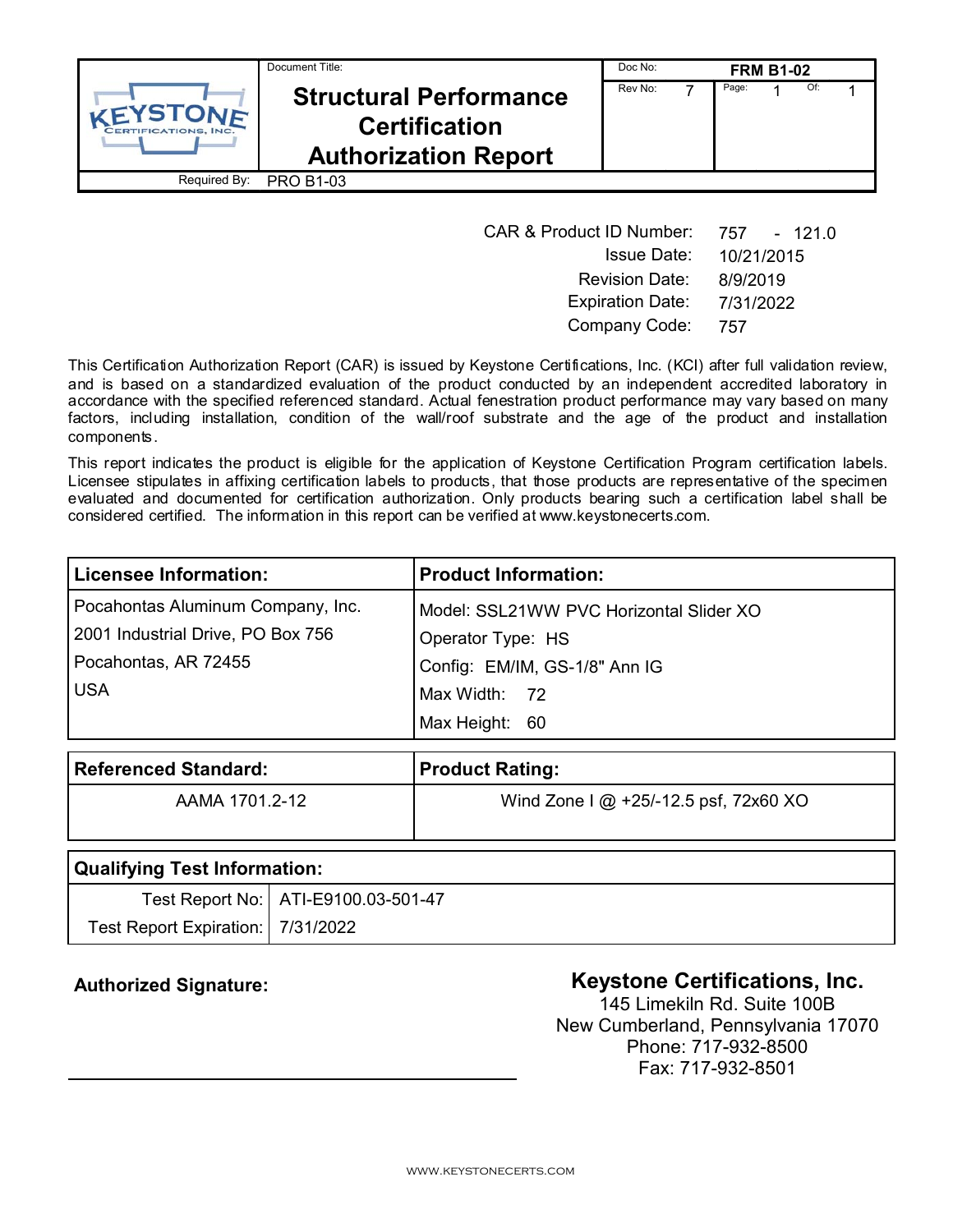|                                       | Document Title:                                                                      | Doc No: |       | <b>FRM B1-02</b> |     |  |
|---------------------------------------|--------------------------------------------------------------------------------------|---------|-------|------------------|-----|--|
| VEYSTONE<br><b>RTIFICATIONS, INC.</b> | <b>Structural Performance</b><br><b>Certification</b><br><b>Authorization Report</b> | Rev No: | Page: |                  | Of: |  |
| Required By:                          | <b>PRO B1-03</b>                                                                     |         |       |                  |     |  |

| <b>CAR &amp; Product ID Number:</b> | 757 - 122.0 |
|-------------------------------------|-------------|
| <b>Issue Date:</b>                  | 10/21/2015  |
| <b>Revision Date:</b>               | 8/9/2019    |
| <b>Expiration Date:</b>             | 7/31/2022   |
| Company Code:                       | 757         |

This Certification Authorization Report (CAR) is issued by Keystone Certifications, Inc. (KCI) after full validation review, and is based on a standardized evaluation of the product conducted by an independent accredited laboratory in accordance with the specified referenced standard. Actual fenestration product performance may vary based on many factors, including installation, condition of the wall/roof substrate and the age of the product and installation components.

This report indicates the product is eligible for the application of Keystone Certification Program certification labels. Licensee stipulates in affixing certification labels to products, that those products are representative of the specimen evaluated and documented for certification authorization. Only products bearing such a certification label shall be considered certified. The information in this report can be verified at www.keystonecerts.com.

| <b>Licensee Information:</b>      | <b>Product Information:</b>             |  |
|-----------------------------------|-----------------------------------------|--|
| Pocahontas Aluminum Company, Inc. | Model: SSL21WW PVC Horizontal Slider XO |  |
| 2001 Industrial Drive, PO Box 756 | Operator Type: HS                       |  |
| Pocahontas, AR 72455              | Config: EM/IM                           |  |
| <b>USA</b>                        | Max Width: 64                           |  |
|                                   | Max Height: 50                          |  |

| <b>Referenced Standard:</b>           | <b>Product Rating:</b>            |
|---------------------------------------|-----------------------------------|
| AAMA 1701.2-12 / FMHC&S Std. 3280.403 | Wind Zone II $@$ 46 psf, 64x50 XO |
|                                       |                                   |

| Qualifying Test Information:        |                                       |  |
|-------------------------------------|---------------------------------------|--|
|                                     | Test Report No:   ATI-E9100.03-501-47 |  |
| Test Report Expiration:   7/31/2022 |                                       |  |

# Authorized Signature: **Authorized Signature: Keystone Certifications, Inc.**

145 Limekiln Rd. Suite 100B New Cumberland, Pennsylvania 17070 Phone: 717-932-8500 Fax: 717-932-8501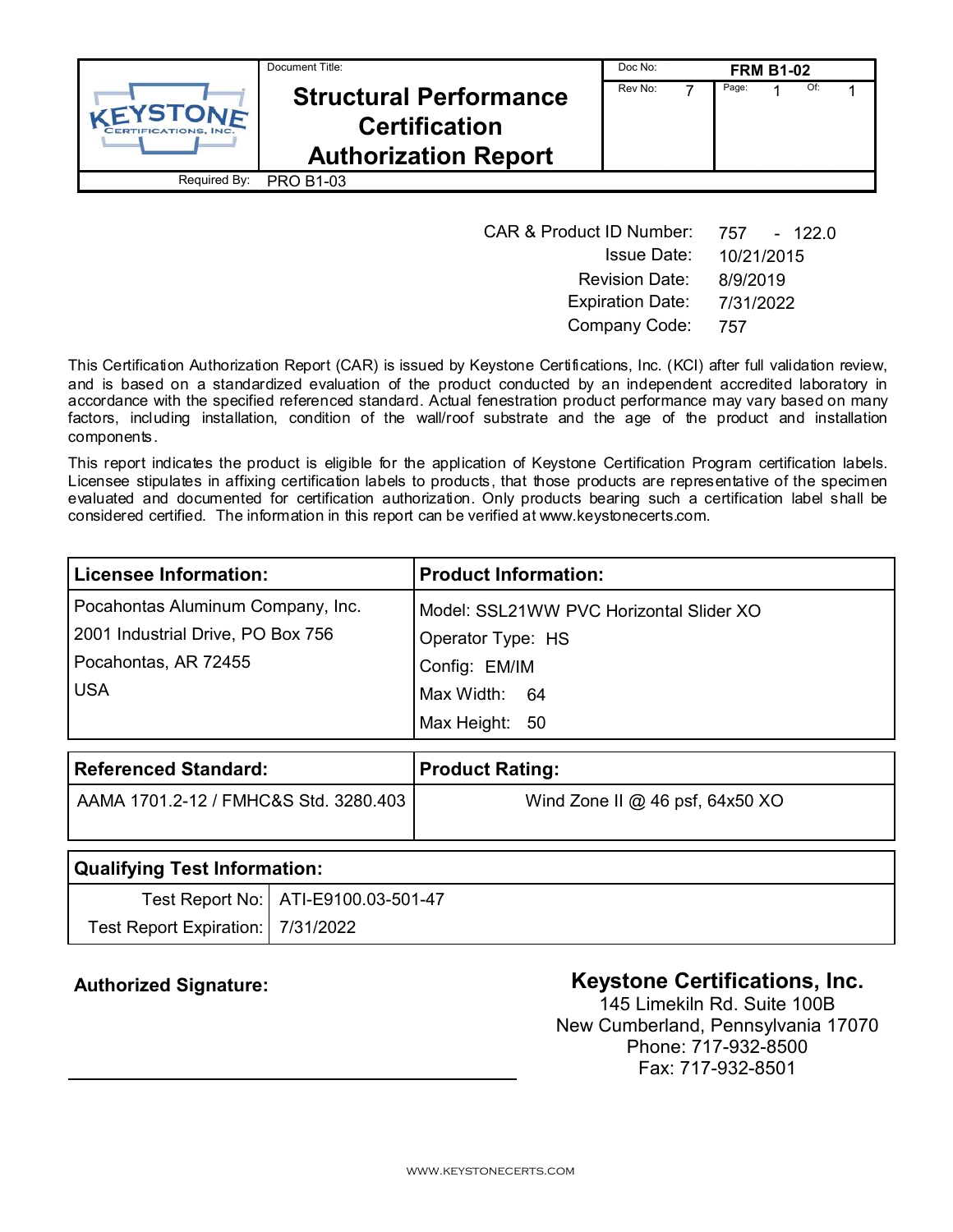



# **TEST REPORT**

# **Report No.**: E9100.03-501-47

# **Rendered to**:

POCAHONTAS ALUMINUM COMPANY, INC. Pocahontas, Arizona

## **PRODUCT TYPE**: PVC Horizontal Sliding Window, Type XO **SERIES/MODEL**: SSL21WW

**SPECIFICATION**: AAMA 1701.2-12, *Voluntary Standard for Utilization in Manufactured Housing for Primary Windows and Sliding Glass Doors.*

| <b>Test Dates:</b>  | 06/22/15 |
|---------------------|----------|
| Through:            | 06/24/15 |
| <b>Report Date:</b> | 07/31/15 |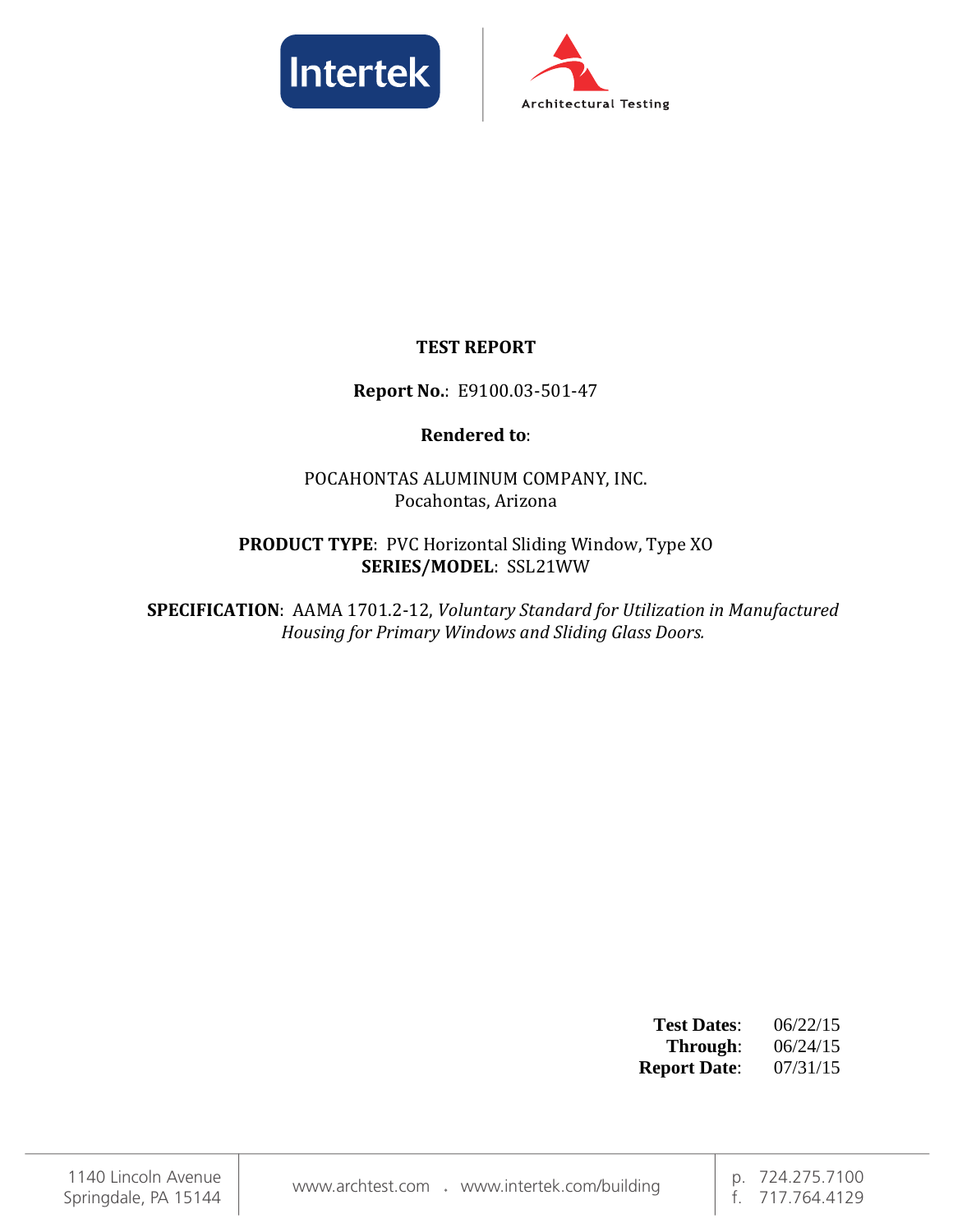



**1.0 Report Issued To**: Pocahontas Aluminum Co., Inc. 2001 Industrial Drive Pocahontas, Arizona 72455 **2.0 Test Laboratory**: Architectural Testing, Inc., a subsidiary of Intertek (Intertek-ATI) 1140 Lincoln Avenue Springdale, Pennsylvania 15144 724-275-7100

#### **3.0 Project Summary**:

- **3.1 Product Type**: PVC Horizontal Sliding Window, Type XO
- **3.2 Series/Model**: SSL21WW
- **3.3 Compliance Statement**: Results obtained are tested values and were secured by using the designated test method(s). The sample tested successfully met the performance requirements listed in the referenced specification(s).
- **3.4 Test Dates**: 06/22/2015 06/24/2015
- **3.5 Test Record Retention End Date**: All test records for this report will be retained until July 1, 2019.
- **3.6 Test Location**: Veka Inc. test facility in Fombell, Pennsylvania.
- **3.7 Test Sample Source**: The test specimens were provided by the client. Representative samples of the test specimen(s) will be retained by Intertek-ATI for a minimum of four years from the test completion date.
- **3.8 Drawing Reference**: The test specimen drawings have been reviewed by Intertek-ATI and are representative of the test specimen(s) reported herein. Test specimen construction was verified by Intertek-ATI per the drawings located in Appendix A. Any deviations are documented herein or on the drawings.

#### **3.9 List of Official Observers**:

| Name            | Company      |
|-----------------|--------------|
| Doug Merry      | Veka Inc.    |
| Cornell Charles | Veka Inc.    |
| Joseph Allison  | Intertek-ATI |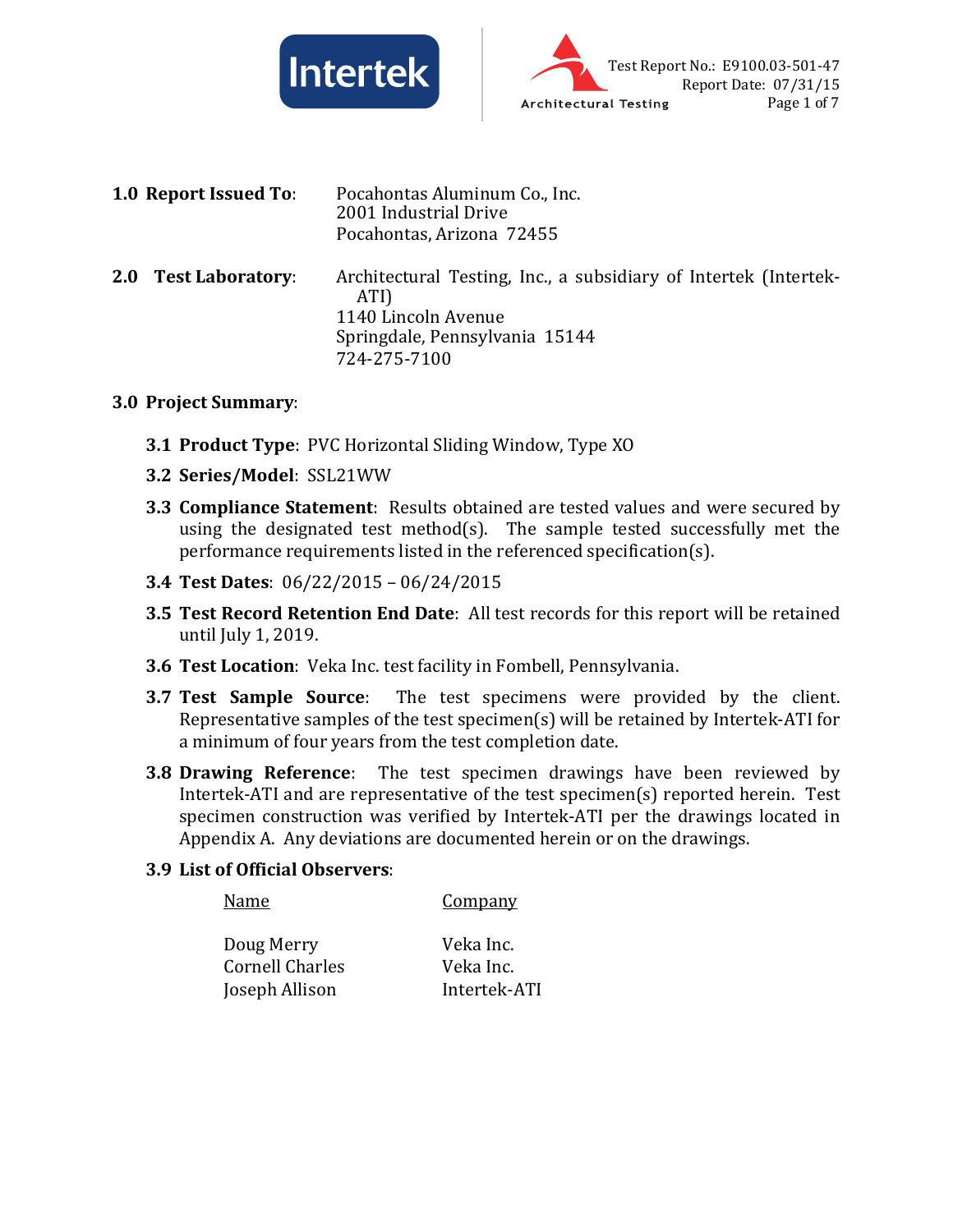



## **4.0 Test Specification(s)**:

AAMA 1701.2-12, *Voluntary Standard for Utilization in Manufactured Housing for Primary Windows and Sliding Glass Doors.*

Code of Federal Regulations, Part 3280 - *Manufactured Home Construction and Safety Standards*, Subpart D, Section 3280.305(c)(1)(ii)(B).

## **5.0 Test Specimen Description**:

## **5.1 Product Sizes**:

|                                           | $1$ C <sub>2</sub> t <i>J</i> publication $\pi$ <b>1</b> . |          |             |            |  |  |
|-------------------------------------------|------------------------------------------------------------|----------|-------------|------------|--|--|
| <b>Overall Area:</b>                      | Width                                                      |          | Height      |            |  |  |
| $2.8 \text{ m}^2$ (30.0 ft <sup>2</sup> ) | millimeters                                                | inches   | millimeters | inches     |  |  |
| Overall size                              | 1829                                                       | 72       | 1524        | 60         |  |  |
| Sash size                                 | 914                                                        | 36       | 1470        | $57 - 7/8$ |  |  |
| Screen size                               | 895                                                        | $35-1/4$ | 1486        | $58-1/2$   |  |  |

#### **Test Specimen #1**:

#### **Test Specimen #2**:

| <b>Overall Area:</b>                       |             | Width      | Height      |            |  |
|--------------------------------------------|-------------|------------|-------------|------------|--|
| 2.1 m <sup>2</sup> (22.2 ft <sup>2</sup> ) | millimeters | inches     | millimeters | inches     |  |
| Overall size                               | 1626        | 64         | 1270        |            |  |
| Sash size                                  | 813         | 32         | 1216        | $47 - 7/8$ |  |
| Screen size                                | 794         | $31 - 1/4$ | 1232        | $48-1/2$   |  |

## *The following descriptions apply to all specimens.*

#### **5.2 Frame Construction**:

| <b>Frame Member</b>                                | <b>Material</b> | <b>Description</b> |
|----------------------------------------------------|-----------------|--------------------|
| Head, sill, jambs,<br>fixed stile, roller<br>track | PVC             | Extruded           |

|              | <b>Joinery Type</b>     | <b>Detail</b>                                                                                           |
|--------------|-------------------------|---------------------------------------------------------------------------------------------------------|
| All corners  | Mitered                 | Thermally welded                                                                                        |
| Fixed stile  | Square-cut and<br>coped | Fastened with four #8 x 2" truss head screws,<br>two at each end, and sealed with a silicone<br>sealant |
| Roller track | Square-cut              | Snap-in                                                                                                 |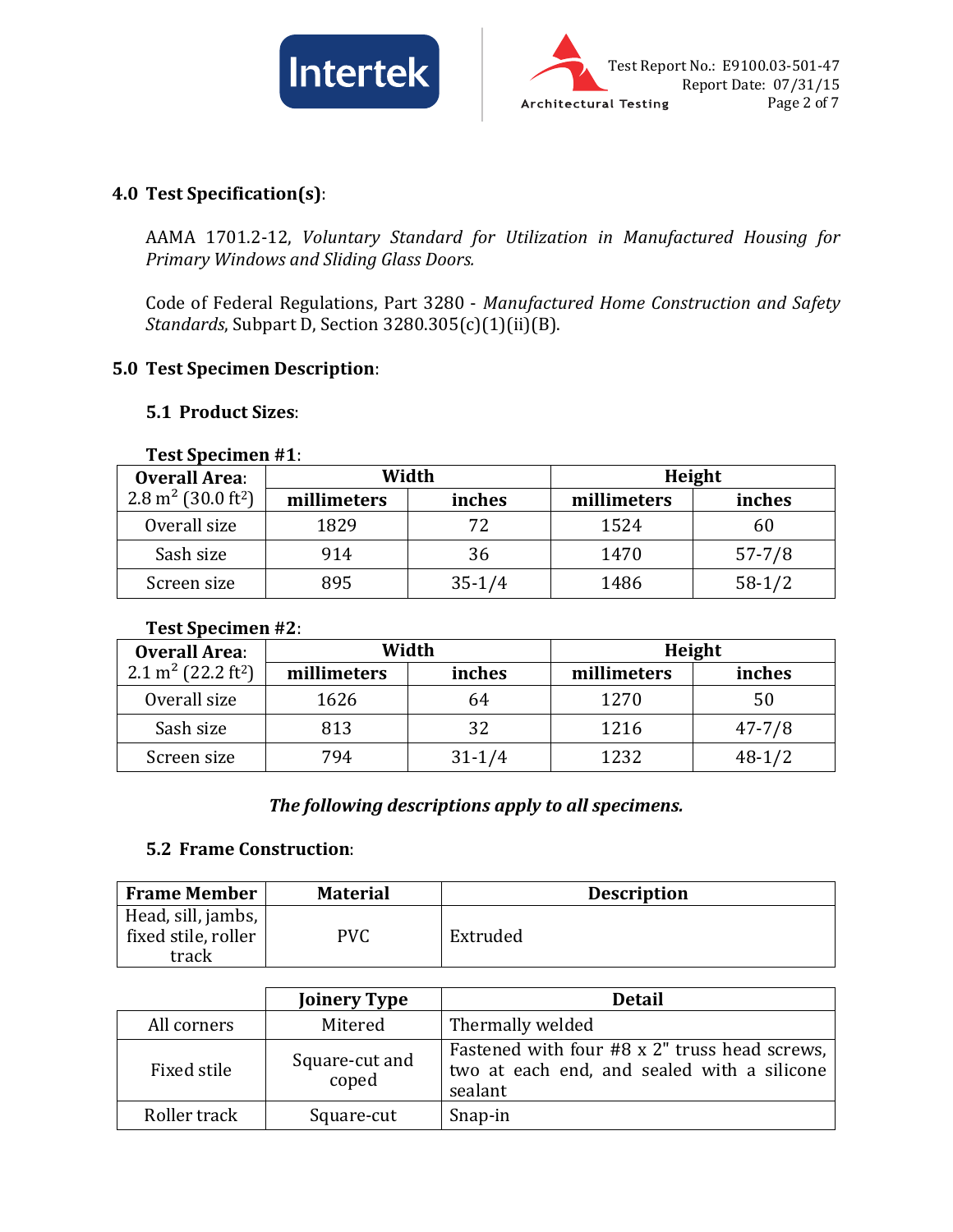



# **5.0 Test Specimen Description**: (Continued)

## **5.3 Sash Construction**:

| <b>Sash Member</b>      | <b>Material</b> | <b>Description</b> |
|-------------------------|-----------------|--------------------|
| All rails and<br>stiles | PVC             | Extruded           |

|             | <b>Joinery Type</b> | <b>Detail</b>    |
|-------------|---------------------|------------------|
| All corners | Mitered             | Thermally welded |

# **5.4 Weatherstripping**:

| <b>Description</b>                | <b>Quantity</b> | <b>Location</b>               |
|-----------------------------------|-----------------|-------------------------------|
| $0.187$ " backed x $0.250$ " high | 1 Row           | Top rail, bottom rail, stiles |
| center fin pile                   |                 |                               |

## **5.5 Glazing**: *No conclusions of any kind regarding the adequacy or inadequacy of the glass in any glazed test specimen(s) can be made.*

#### **Test Specimen #1:**

| Glass<br><b>Type</b> | <b>Spacer Type</b>                             | <b>Interior</b><br>Lite | <b>Exterior</b><br>Lite | <b>Glazing Method</b>                                                                                            |
|----------------------|------------------------------------------------|-------------------------|-------------------------|------------------------------------------------------------------------------------------------------------------|
| $5/8"$ IG            | Rectangular-<br>shaped steel,<br>single sealed | 1/8"<br>annealed        | 1/8"<br>annealed        | The glass was set from the exterior<br>against a silicone sealant and<br>secured with rigid PVC glazing<br>beads |

#### **Test Specimen #2:**

| Glass<br>Type | <b>Spacer Type</b>                             | <b>Interior</b><br>Lite | <b>Exterior</b><br>Lite | <b>Glazing Method</b>                                                                                            |
|---------------|------------------------------------------------|-------------------------|-------------------------|------------------------------------------------------------------------------------------------------------------|
| $5/8"$ IG     | Rectangular-<br>shaped steel,<br>single sealed | 3/32"<br>annealed       | 3/32"<br>annealed       | The glass was set from the exterior<br>against a silicone sealant and<br>secured with rigid PVC glazing<br>beads |

| <b>Location</b>   | <b>Daylight Opening</b><br>Quantity<br>inches<br>millimeters |            |                            | <b>Glass Bite</b> |
|-------------------|--------------------------------------------------------------|------------|----------------------------|-------------------|
|                   |                                                              |            |                            |                   |
| Specimen #1 sash  |                                                              | 810 x 1391 | $32 - 7/8 \times 54 - 3/4$ | 5/8"              |
| Specimen #1 frame |                                                              | 841 x 1457 | $33-1/8 \times 57-3/8$     | 5/8"              |
| Specimen #1 sash  |                                                              | 733 x 1137 | $28-7/8 \times 44-3/4$     | 5/8"              |
| Specimen #1 frame |                                                              | 740 x 1203 | $29-1/8 \times 47-3/8$     | 5/8"              |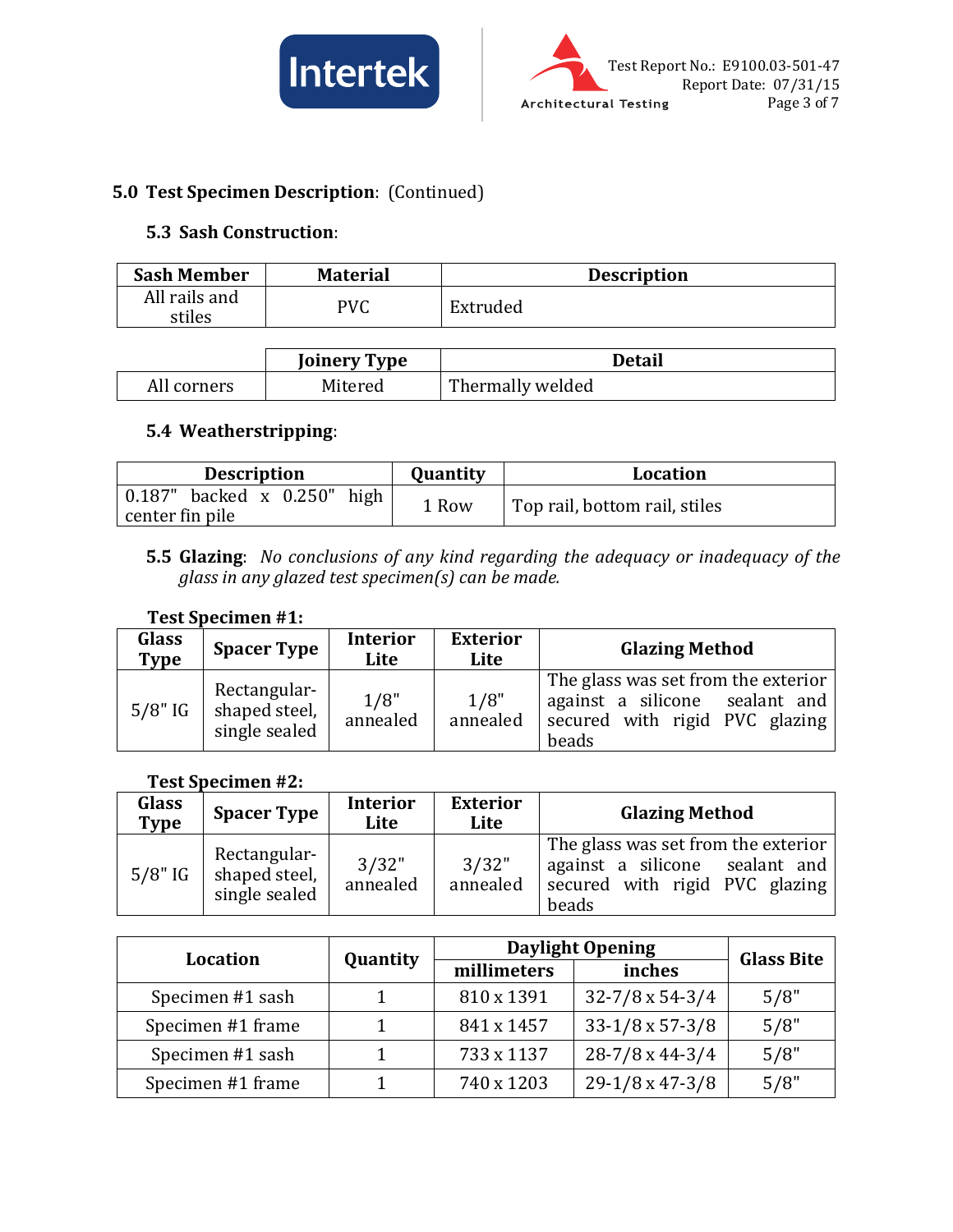



# **5.0 Test Specimen Description**: (Continued)

## **5.6 Drainage**:

| <b>Drainage Method</b> | <b>Size</b>      | Quantity | Location                                  |
|------------------------|------------------|----------|-------------------------------------------|
|                        | $9/16$ " wide by | 2        | Exterior sill face, one $1-1/2$ " in from |
| Weepslot               | $5/32$ " high    |          | each end.                                 |
| Weepslot               | $9/16$ " wide by | 2        | Interior sill track, one at each end.     |
|                        | $5/32$ " deep    |          |                                           |
|                        | $9/16$ " wide by | 2        | Intermediate sill wall, one at each       |
| Weepslot               | $5/32$ " high    |          | end                                       |

#### **5.7 Hardware**:

| <b>Description</b>                         | Quantity | Location                                                                                        |
|--------------------------------------------|----------|-------------------------------------------------------------------------------------------------|
| Metal cam lock                             | 2        | Lock rail, one 10" in from each end with<br>mating metal keepers on the fixed<br>meeting stile. |
| Dual metal rollers with plastic<br>housing | 2        | Bottom rail, one at each end                                                                    |

## **5.8 Reinforcement**:

| <b>Drawing Number</b> | Location                | <b>Material</b>   |
|-----------------------|-------------------------|-------------------|
| S-3832                | Fixed stile, lock stile | Extruded aluminum |

## **5.9 Screen Construction**:

| <b>Frame Material</b>   | <b>Corner Construction</b>                                    | <b>Mesh Type</b> | <b>Mesh Attachment Method</b> |
|-------------------------|---------------------------------------------------------------|------------------|-------------------------------|
| Roll-formed<br>aluminum | Square-cut and<br>secured with snap-in<br>plastic corner keys | Fiber            | Flexible vinyl spline         |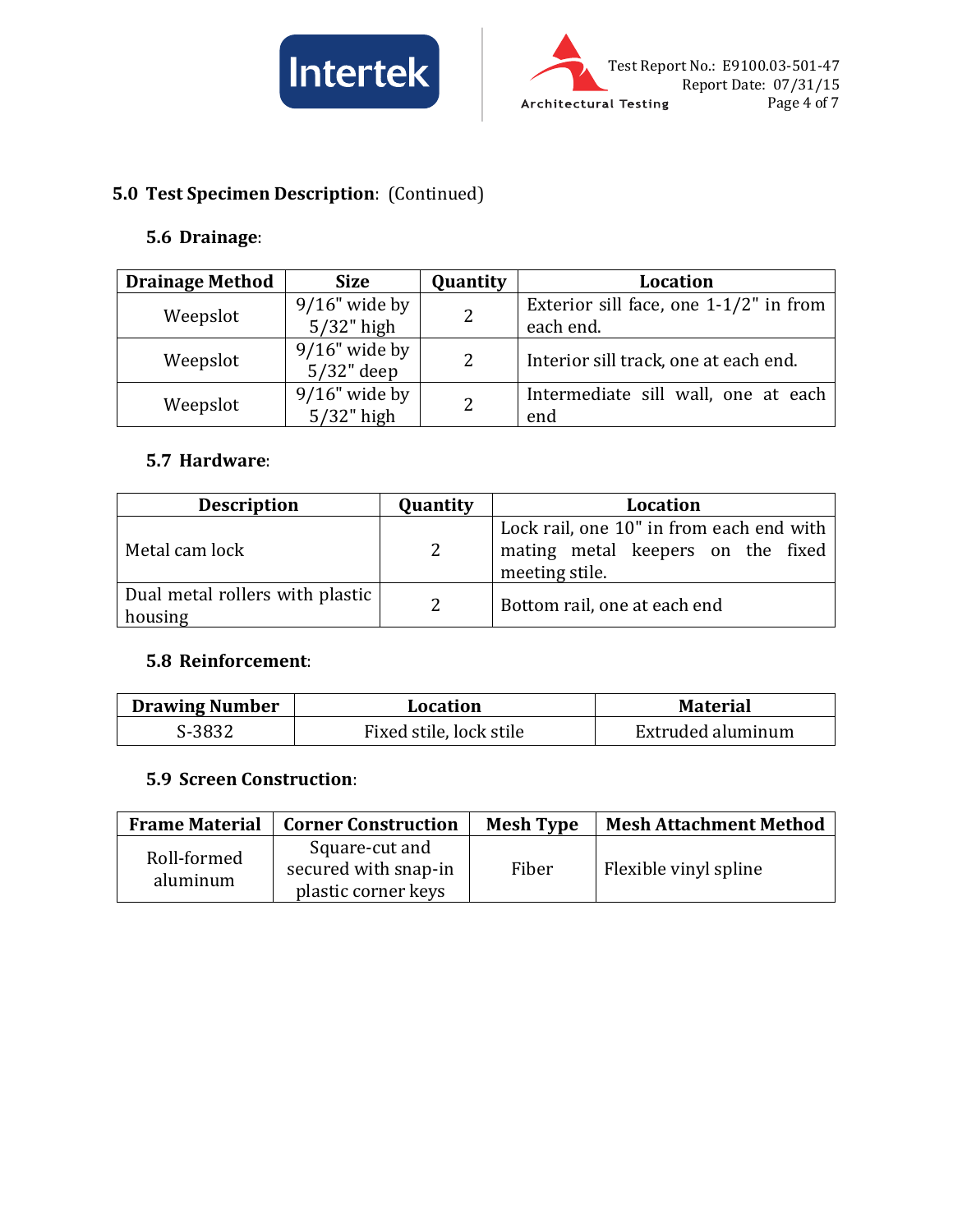



# **6.0 Installation**:

The specimen was installed into a Spruce-Pine-Fir wood buck. The rough opening allowed for a 1/8" shim space. The nail fin perimeter of the window was sealed with a silicone sealant.

| Location          | <b>Anchor Description</b> | <b>Anchor Location</b>                                                                                                                                                                   |
|-------------------|---------------------------|------------------------------------------------------------------------------------------------------------------------------------------------------------------------------------------|
| Integral nail fin | screws                    | Nominally spaced at 9" on center, and<br>$#8$ x 2" long truss head beginning 2" in from each corner, with<br>an additional three screw cluster at<br>each end of the fixed meeting stile |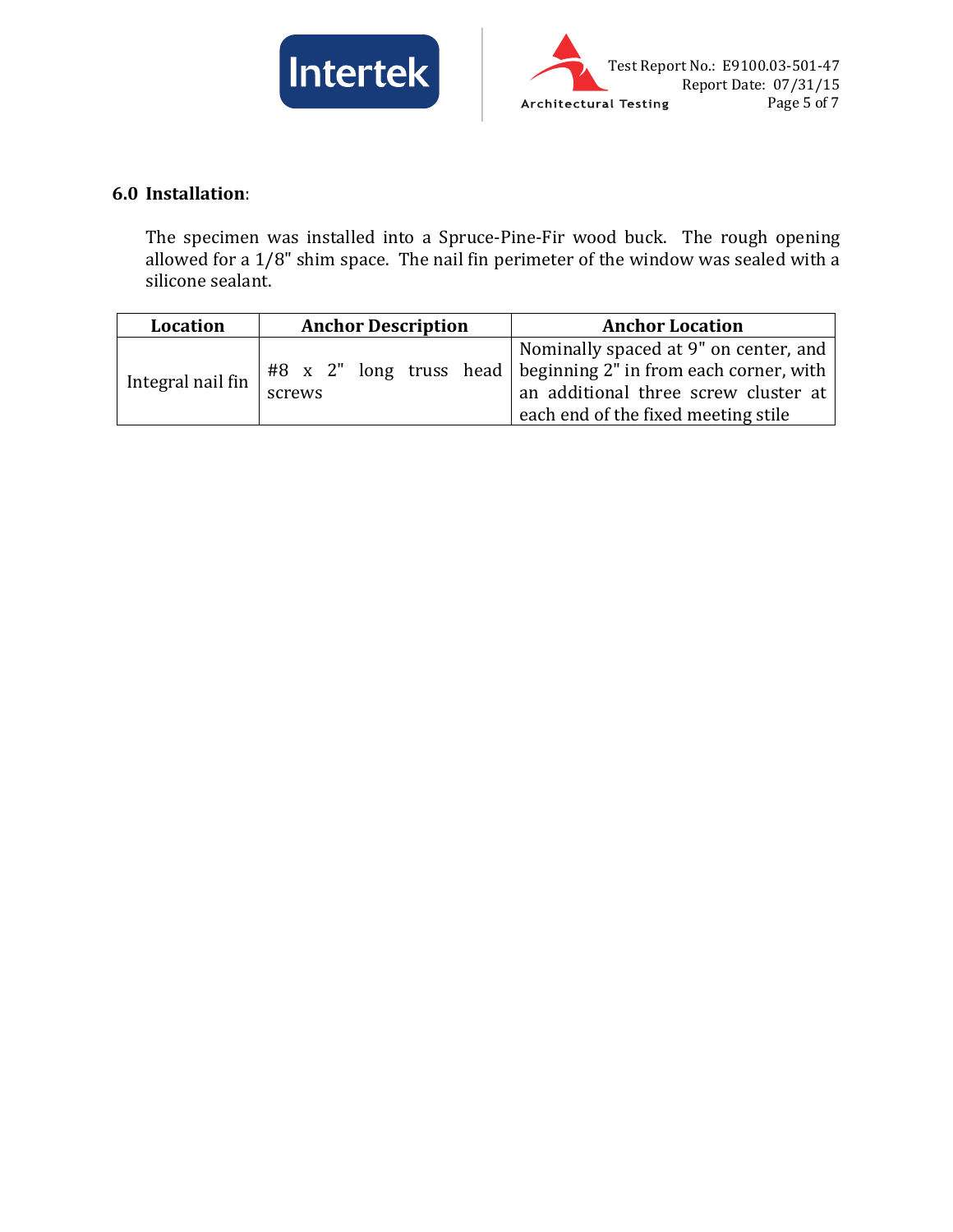



**7.0 Test Results**: The temperature during testing was 21°C (70°F). The results are tabulated as follows:

#### **Test Specimen #1**:

| <b>Title of Test</b>           | <b>Results</b>                   | <b>Allowed</b>                              | <b>Note</b> |
|--------------------------------|----------------------------------|---------------------------------------------|-------------|
| <b>Structural Performance,</b> |                                  |                                             |             |
| per ASTM E 330                 |                                  |                                             |             |
| $+1190$ Pa ( $+25.0$ psf)      |                                  |                                             |             |
| $-595$ Pa $(-12.5$ psf)        | Pass                             | No damage                                   | 2, 3        |
| Air Leakage,                   |                                  |                                             |             |
| per ASTM E 283                 | $0.4 \frac{L}{s/m^2}$            | $2.5 \frac{\text{L}}{\text{s}} \text{/m}^2$ |             |
| at 75 Pa (1.57 psf)            | $(0.08 \text{ cfm}/\text{ft}^2)$ | $(0.5 \text{ cfm}/\text{ft}^2)$ max.        |             |
| <b>Water Penetration,</b>      |                                  |                                             |             |
| per ASTM E 547                 |                                  |                                             |             |
| at 220 Pa (4.60 psf)           | Pass                             | No leakage                                  |             |

#### **Test Specimen #2**:

| <b>Title of Test</b>                             | <b>Results</b>                              | <b>Allowed</b>                              | <b>Note</b> |  |
|--------------------------------------------------|---------------------------------------------|---------------------------------------------|-------------|--|
| <b>Structural Performance,</b>                   |                                             |                                             |             |  |
| per ASTM E 330                                   |                                             |                                             |             |  |
| $+1190$ Pa $(+25.0$ psf)                         |                                             |                                             |             |  |
| $-595$ Pa $(-12.5$ psf)                          | Pass                                        | No damage                                   | 2, 3        |  |
| Air Leakage,                                     |                                             |                                             |             |  |
| per ASTM E 283                                   | $0.5 \frac{\text{L}}{\text{s}} \text{/m}^2$ | $2.5 \frac{\text{L}}{\text{s}} \text{/m}^2$ |             |  |
| at 75 Pa (1.57 psf)                              | $(0.09 \text{ cfm}/\text{ft}^2)$            | $(0.5 \text{ cfm}/\text{ft}^2)$ max.        |             |  |
| <b>Water Penetration,</b>                        |                                             |                                             |             |  |
| per ASTM E 547                                   |                                             |                                             |             |  |
| at 220 Pa (4.60 psf)                             | Pass                                        | No leakage                                  |             |  |
| <b>Optional Performance (24 CFR 3280.305(c))</b> |                                             |                                             |             |  |
| <b>Uniform Load Structural,</b>                  |                                             |                                             |             |  |
| per ASTM E 330                                   |                                             |                                             |             |  |
| $+2200$ Pa $(+46.00$ psf                         |                                             |                                             |             |  |
| $-2200$ Pa $(-46.00$ psf                         | Pass                                        | No damage                                   | 2, 3        |  |

*Note 1: With and without insect screen.*

*Note 2: Loads were held for 10 seconds.*

*Note 3: Tape and film were used to seal against air leakage during structural testing. In our opinion, the tape and film did not influence the results of the test.*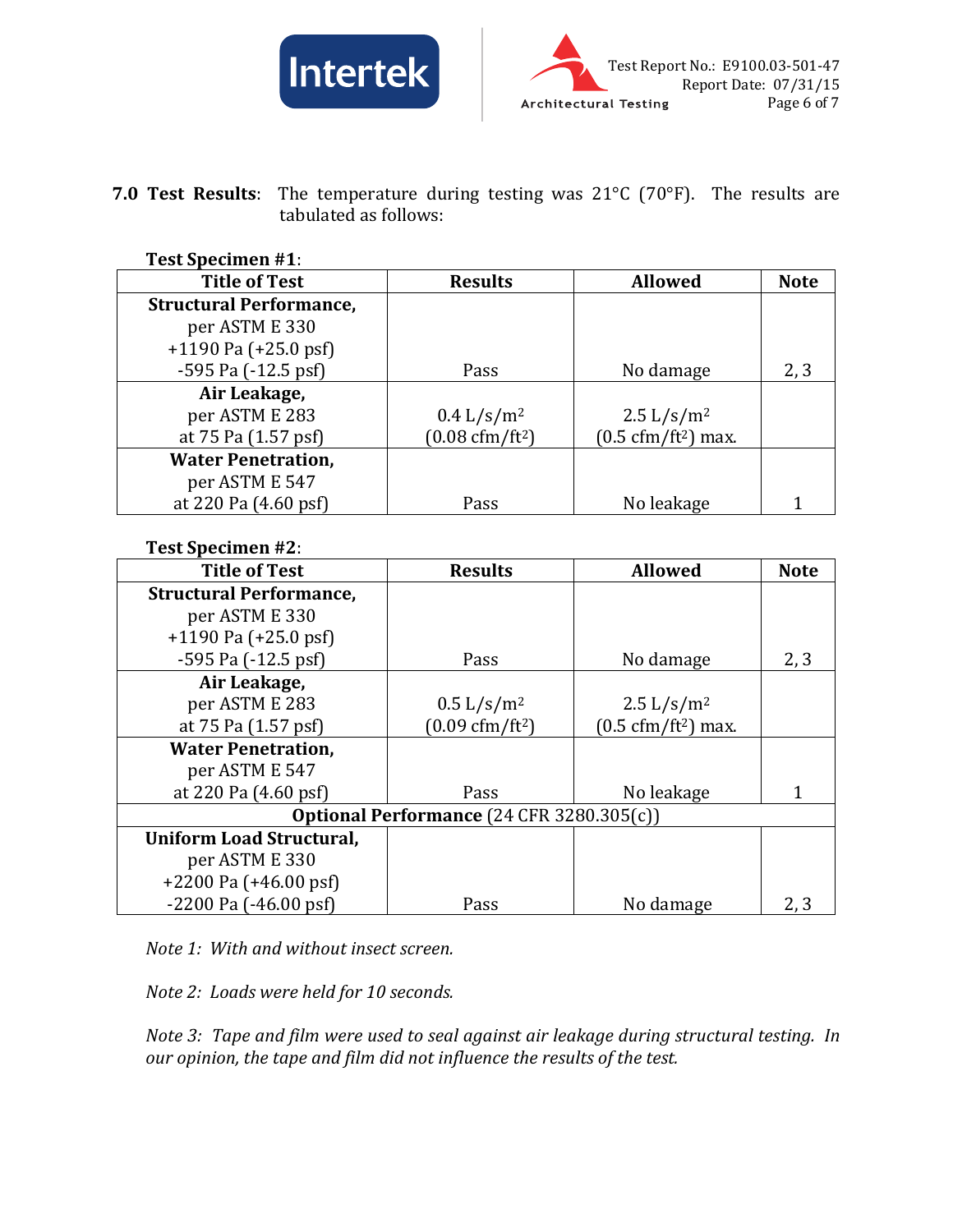



Intertek-ATI will service this report for the entire test record retention period. Test records that are retained such as detailed drawings, datasheets, representative samples of test specimens, or other pertinent project documentation will be retained by Intertek-ATI for the entire test record retention period.

This report does not constitute certification of this product nor an opinion or endorsement by this laboratory. It is the exclusive property of the client so named herein and relates only to the specimen(s) tested. This report may not be reproduced, except in full, without the written approval of Intertek-ATI.

For INTERTEK-ATI

Joseph E. Allison<br>Senior Technician

\_\_\_\_\_\_\_\_\_\_\_\_\_\_\_\_\_\_\_\_\_\_\_\_\_\_\_\_\_\_\_\_\_\_\_\_\_\_\_\_\_\_\_ \_\_\_\_\_\_\_\_\_\_\_\_\_\_\_\_\_\_\_\_\_\_\_\_\_\_\_\_\_\_\_\_\_\_\_\_\_\_\_\_\_\_\_\_\_\_\_\_

Director – Regional Operations

JEA:sld

Attachments (pages): This report is complete only when all attachments listed are included. Appendix-A: Drawings (2) Complete drawings packet on file with Intertek-ATI

This report produced from controlled document template ATI 00497, revised 01/27/12.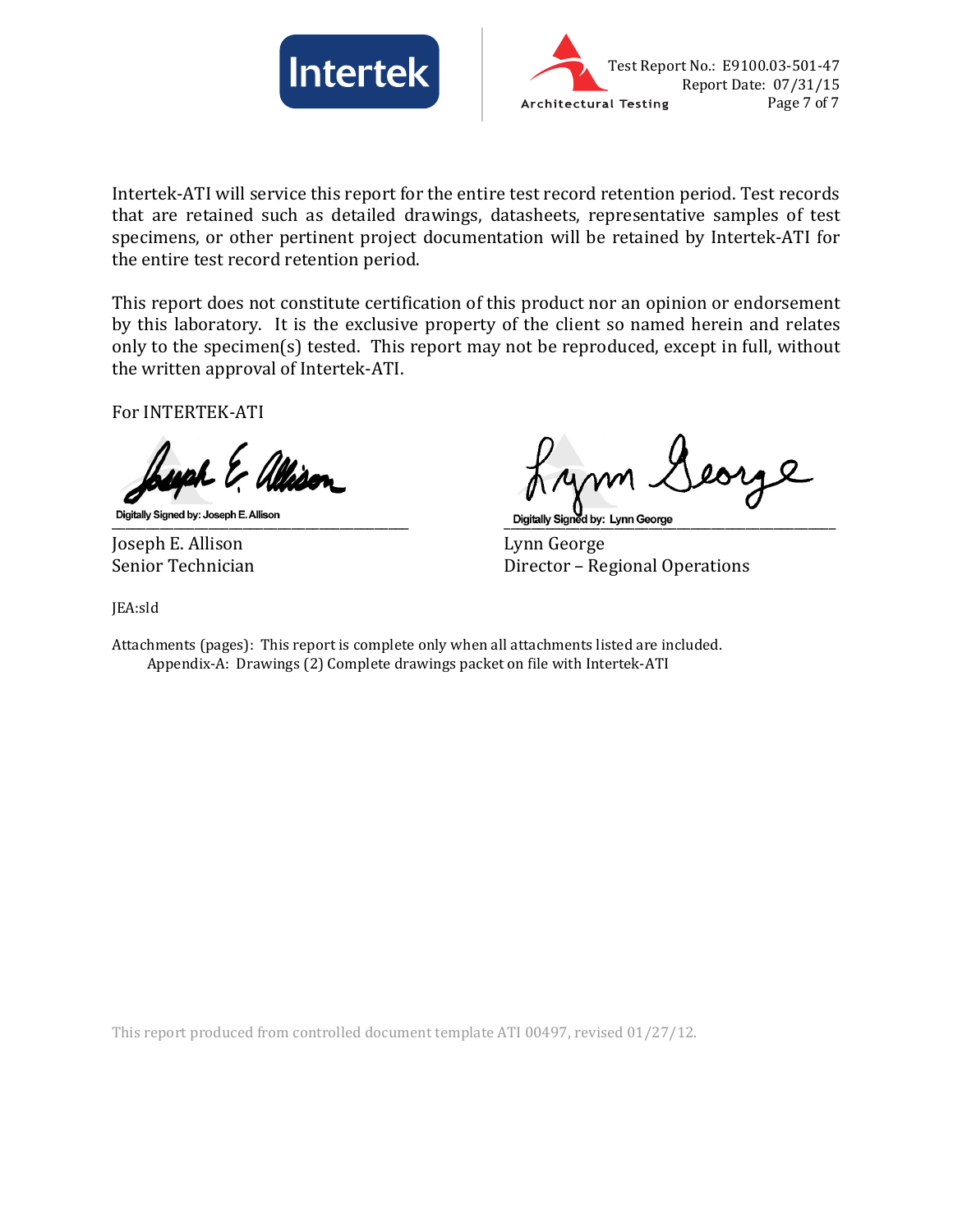



# **Appendix A**

# **Drawings**

*Note: Complete drawings packet on file with Intertek-ATI*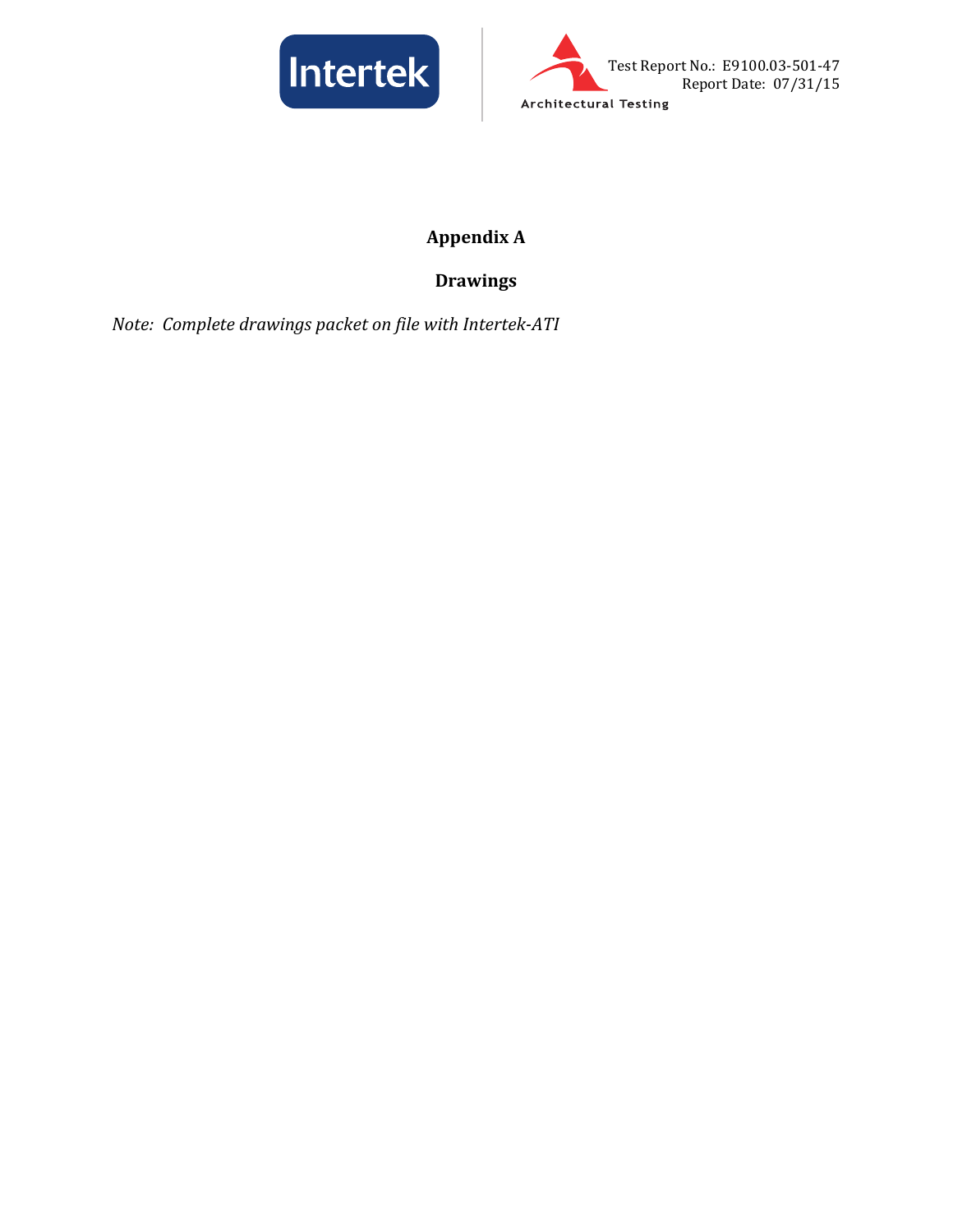